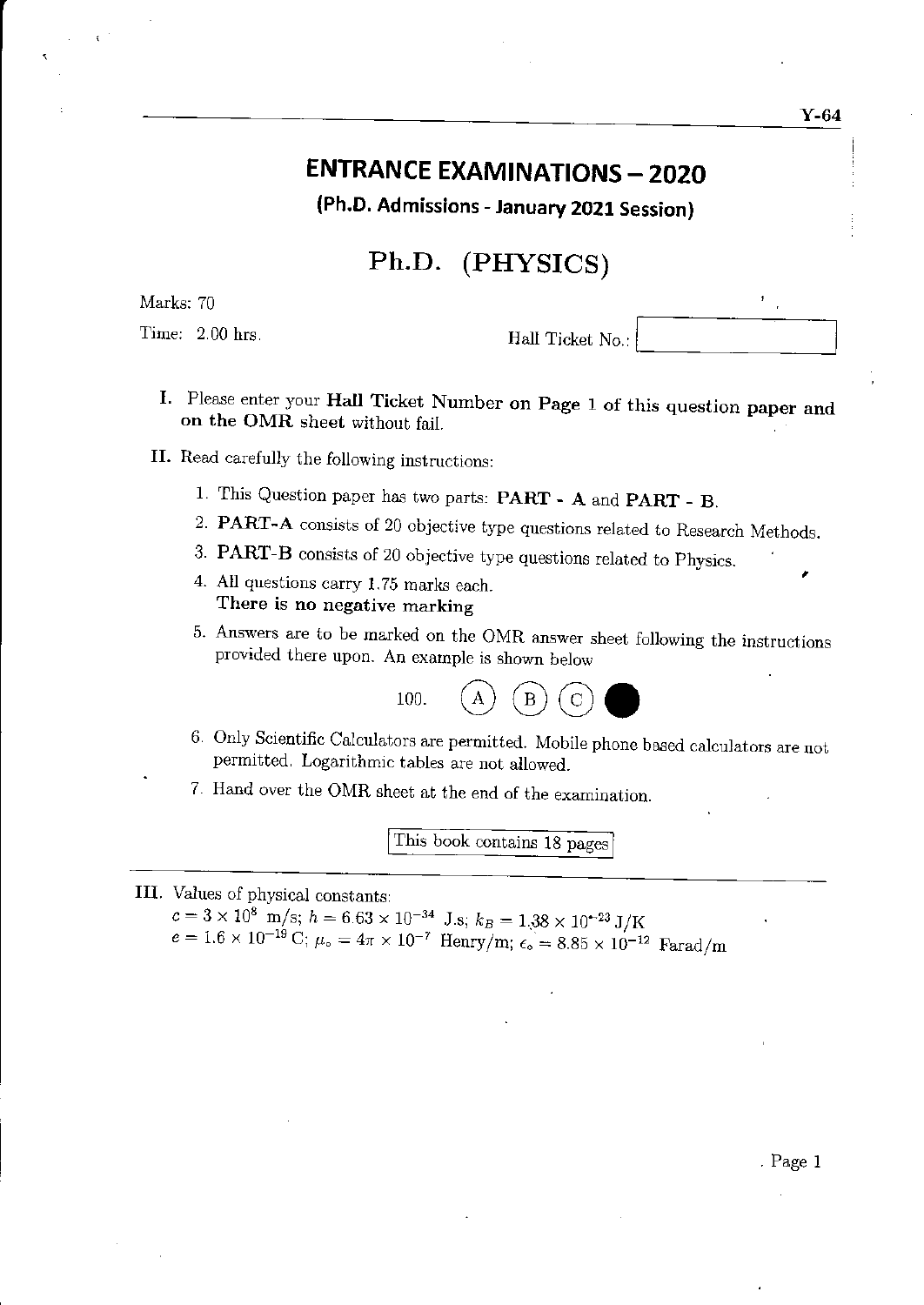This page intentionally left blank. Blank sheets are provided for rough work at the end of this booklet

 $\dot{f}_\mathrm{c}$ 

 $\overline{\phantom{a}}$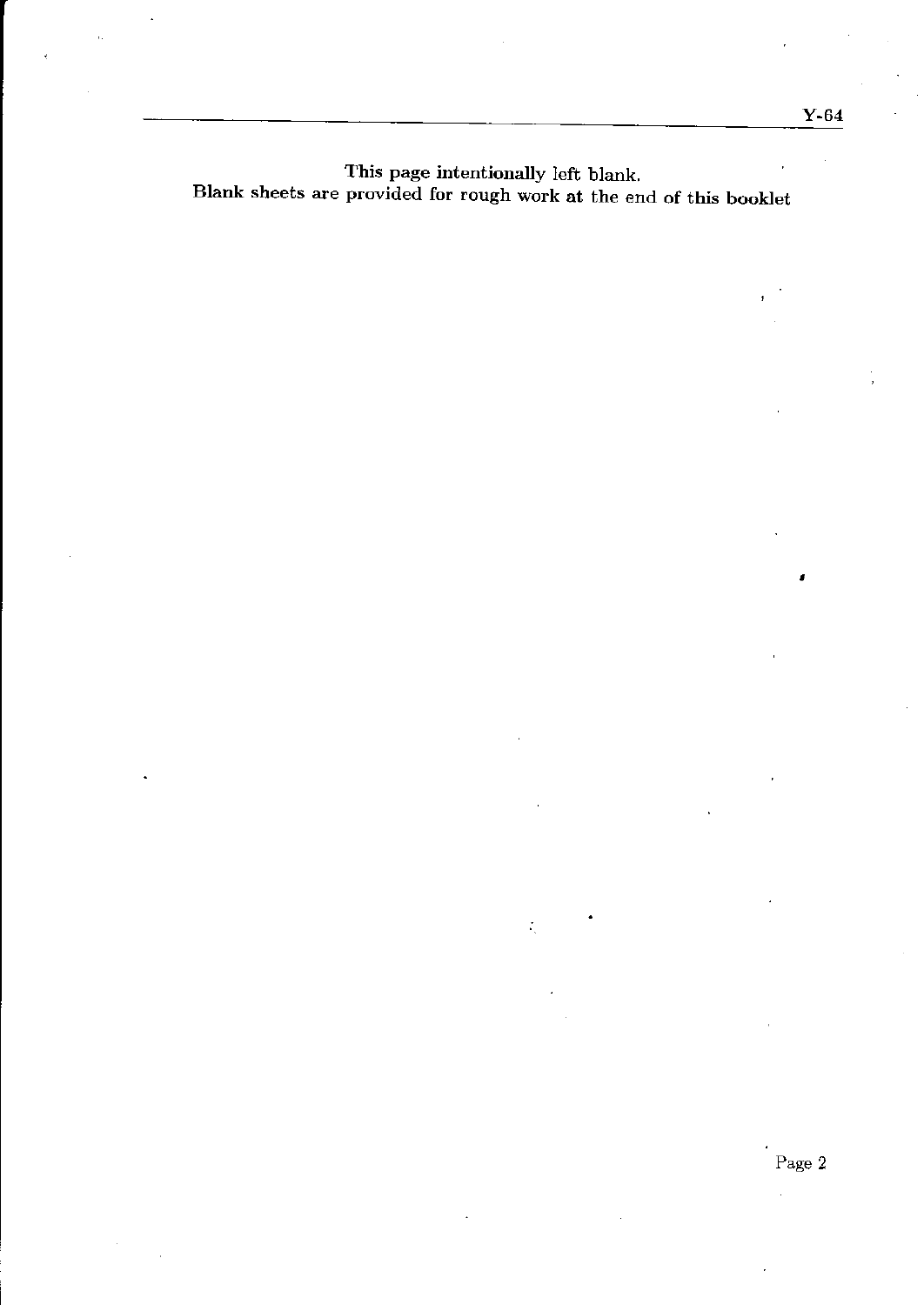#### Part-A

- 1. Consider seven individuals, identified as L, M, N, O, P, Q, and R sitting equispaced on the circumference of a circle, facing the centre. If O is sitting between L and R, <sup>Q</sup> is second to the right of R, P is second to the right of Q, and N is not an immediate neighbor of R, which of the following is  $NOT$  correct:
	- A. R is second to the right of L
	- B. M is second to the left of N
	- C. P sits to the opposite of N
	- D. L sits between O and P

2. The value of 
$$
f(t) = \sum_{n=0}^{\infty} \left[ \frac{(1+t)^n}{2^n n!} \right]
$$
, at  $t = 1$  is

- A.  $e$
- B. $\pi$
- C.  $cos(1)$
- D.  $sin(1)$
- 3. Out of a total of N students in a class,  $1/4<sup>th</sup>$  of the total want to specialize in Condensed Matter Physics (CMP) and  $1/3^{rd}$  of the remaining want to study Optical Physics (OP). Half of the remaining want to study Biophysics (BP) and the remaining 20 want to pursue Theoretical Physics (TP). The number distribution of students among the four specializations  $(CMP, OP, BP, TP)$  is

÷.

- {. 40, 10, 10, <sup>20</sup>
- B. 20,20, 20, <sup>20</sup>
- C. 30, 30, 30, 20
- D. 10, 20, 40, 20
- 4. Area of a regular hexagon is  $24\sqrt{3}$ . Its perimeter is
	- A.  $24\sqrt{3}$
	- B. 24
	- C.  $16\sqrt{3}$
	- D. 8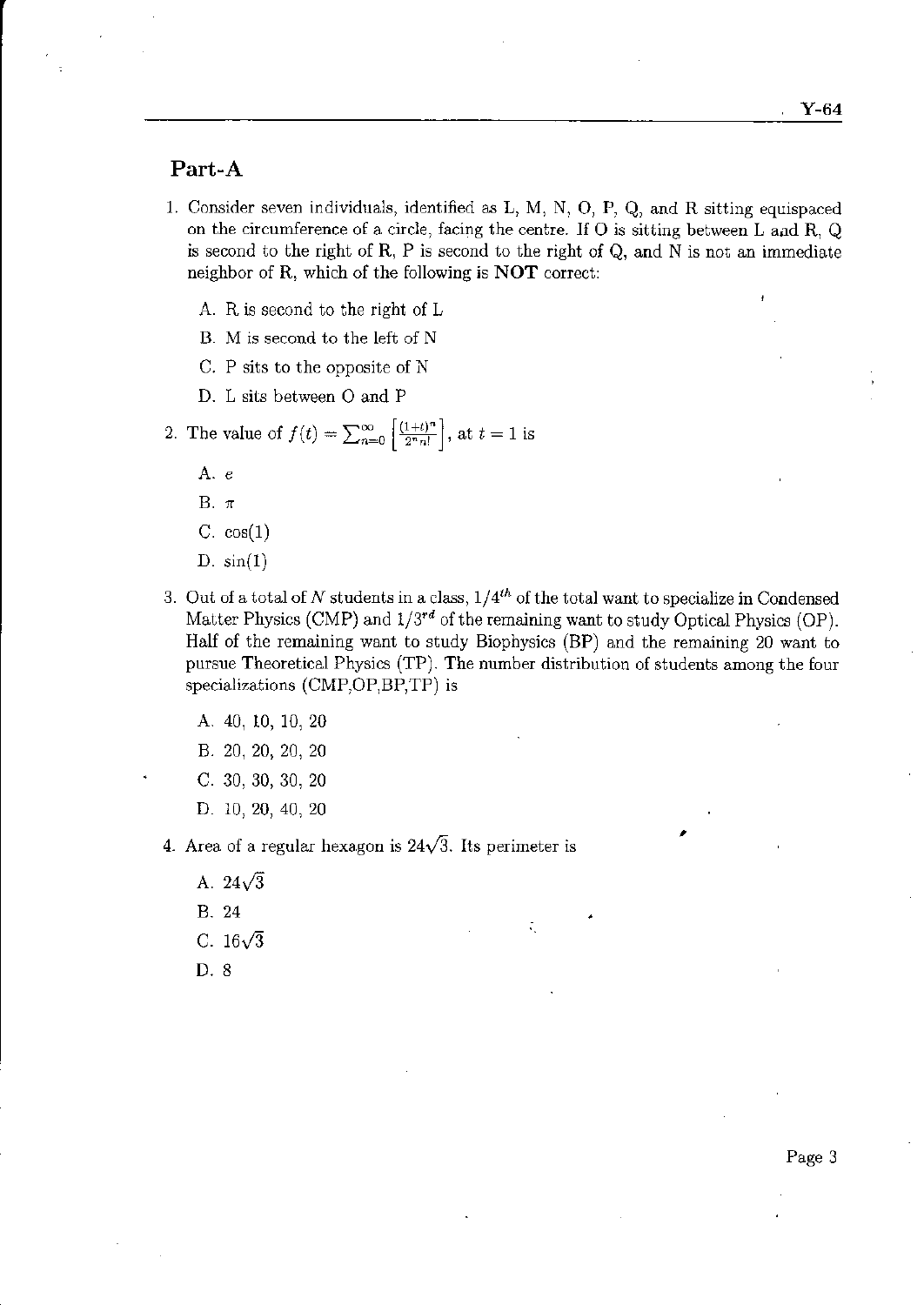- 5. The operations  $\Diamond, \#$ , & are defined as  $a\Diamond b = (a-b)/(a+b)$ ,  $a\#b = (a+b)/(a-b)$ ,  $a\&b=$ ab. The values of the expressions (i)  $(54#36)$  &(54 $\Diamond$ 36) and (ii)  $(108#72)$  &(108 $\Diamond$ 72) respectively are
	- $A. -1, -1$
	- $B. -1, +1$
	- $C. +1, -1$
	- $D. +1, +1$
- 6. Consider a hypothetical situation wherein 10% of the inhabitants of a village have died of Corona virus infection. Panic sets in, during which 20% of the remaimng inhabitants leave the village. The population is now reduced to 3600. The iotal number of inhabitants in the village, at the beginning, is
	- A.4000
	- 8.4500
	- c.5000
	- D. s500
- 7. Puneet was 3 times as old as his son 6 years ago. After 6 years, puneet will be twice as old as his son. The present ages of Puneet and his son respectively are
	- A. 18,6
	- B. 42, t8
	- c. 42. <sup>12</sup>
	- D. 36, i2
- $\mathcal{E}$ . Area of the geometric shape (in square units) formed by connecting points  $(1,1), (-1,5), (7,9)$ and  $(9, 5)$ , with straight lines, in  $(x, y)$  plane, is
	- A.40
	- B.80
	- c. <sup>12</sup>
	- D.20
- 9. If the slope of the tangent at every point of a curve in  $(x,y)$  plane is  $-2x/y$ , the curve ls
	- A. a straight line
	- B. a parabola

C. a circle

D. an ellipse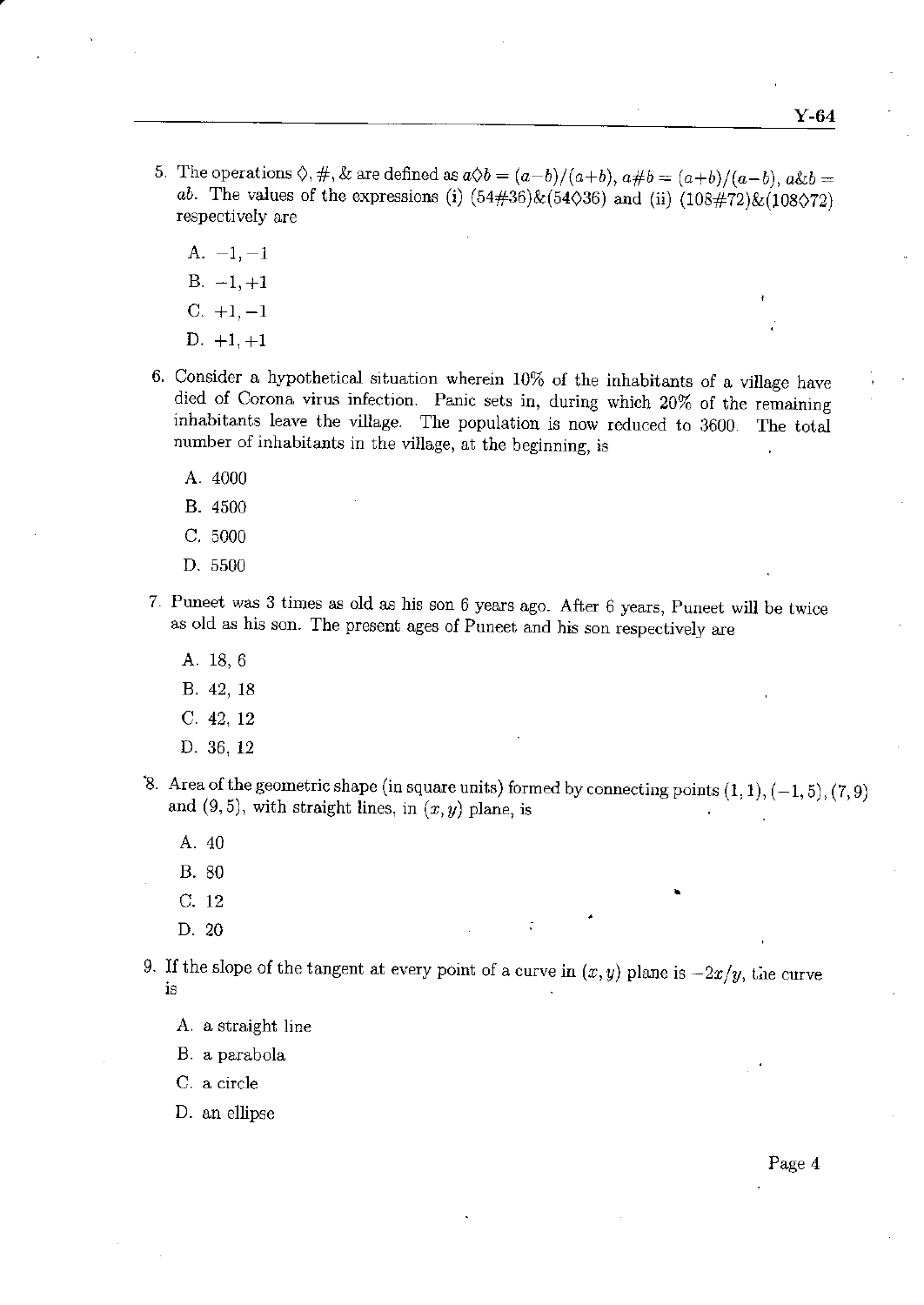- 10. For real x, the upper bound of  $\cos x + \sin x$  is
	- A.  $1/\sqrt{2}$ B.i C. 2
	- D.  $\sqrt{2}$
- 11. Given the function  $f(x) = Dx^2 + vx$  where  $D > 0, v > 0$ , the minimum value attained by  $f$ , as  $x$  takes real values, is
	- A.  $v^2/(2D)$ B.  $v^2/(4D)$ C.  $-v^2/(2D)$ D.  $-v^2/(4D)$
- 12. A die with faces numbered by integers from  $1$  to  $6$  is thrown twice randomly. The probability, that the sum of the answers obtained in the two throws is less than 5, is

÷,

- A\_ 1/3  $B. 2/5$ C.  $1/6$
- D.  $5/36$
- 13. If angle  $\theta = 45^{\circ} \pm 3^{\circ}$ , then the value of  $\cos \theta$  is
	- A.  $\frac{1}{\sqrt{2}} \mp 0.037$ B.  $\frac{1}{\sqrt{2}} \mp 0.05$ C.  $\frac{1}{\sqrt{2}} \mp 0.074$ D.  $\frac{1}{\sqrt{2}} \pm 0.37$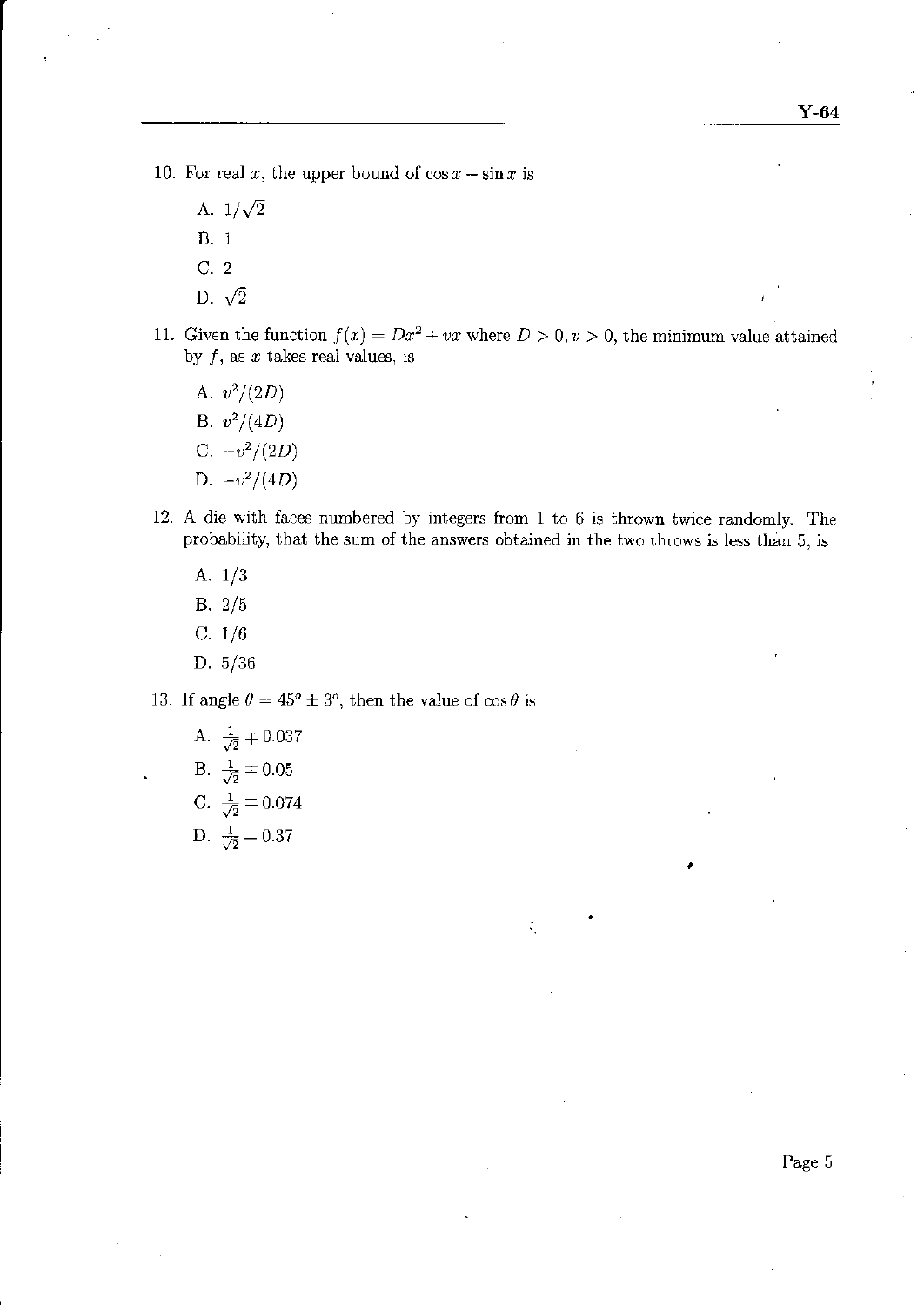- 14. If the word "CAB" is mapped to the number 14, the word "BACK" should be mapped to number
	- A.31
	- B. <sup>135</sup>
	- c.86
	- D. <sup>17</sup>

15. Given  $f(x) = x^3/(1 - e^{-x^2})$ ,  $f(x)$  for small  $|x|$  is approximately equal to

- A.  $x^3$ B.  $x^2$ C.  $\infty$
- $D. x$
- 16. A box contains red, green and white balls. The probability of pulling out a red ball at random from this box is  $1/4$  and the probability of pulling out a green ball at random is  $3/8$ . If there are 12 white balls in the box, the total number of balls in the box is
	- A.32
	- B.40
	- c. <sup>48</sup>
	- D.24
- 17. A tower in a town does not cast any shadow at exact noon of an equinox day. If, at 3pm, the tower casts a 15m long shadow, considering the equinox is an exact 12 hour . day, the actual height of the tower is

÷.

- A. 10m
- B. 15m
- C.25m
- D.30m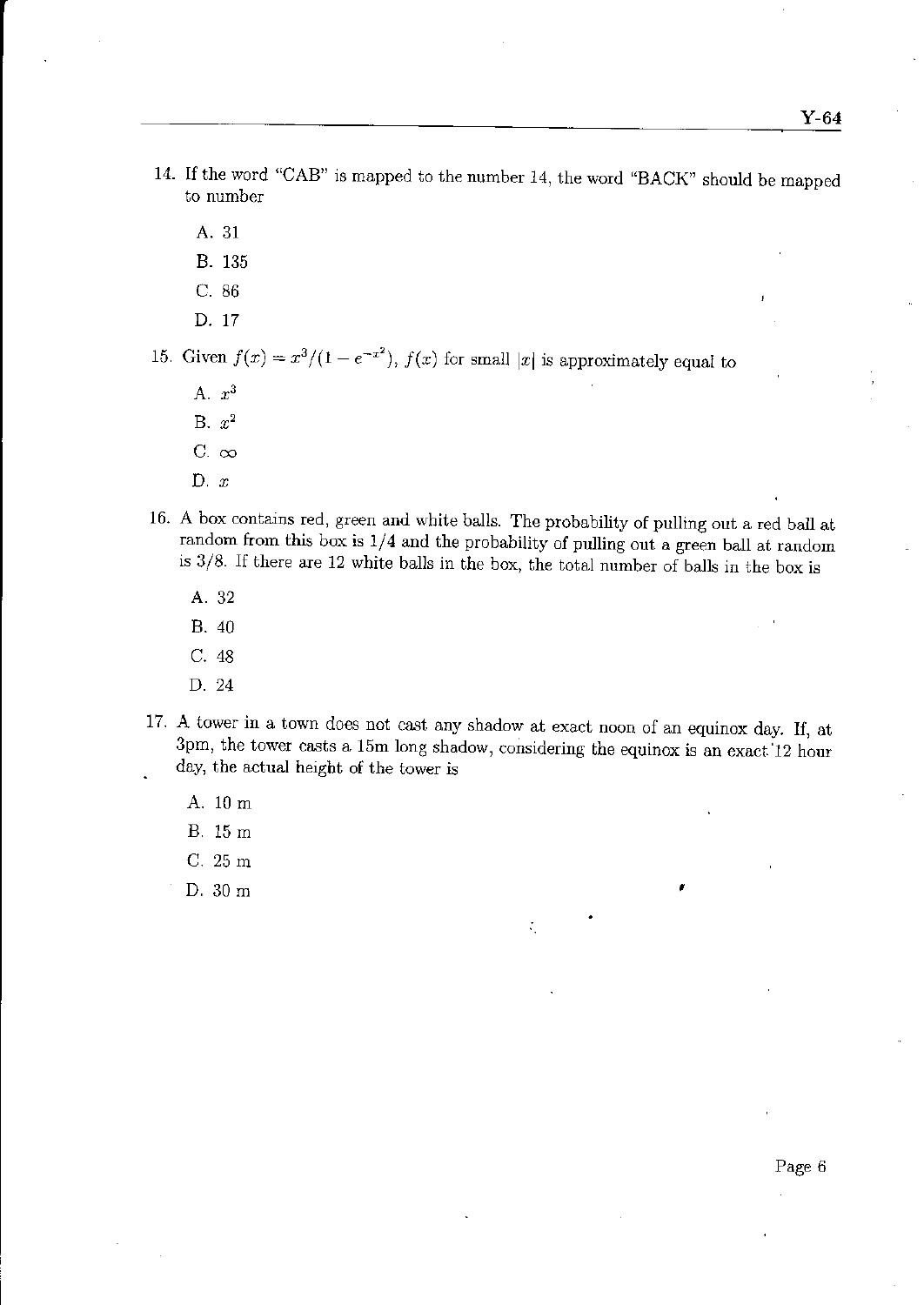18. Four circles, each of diameter 2 units, are inscribed inside a square box as shown in figure. The probability of picking a point randomly from the shaded region of the figure, when one is allowed to pick any point within the square, is



A.  $1/4$ B.  $\pi/16$ C.  $1/4 - \pi/16$ D.  $1 - \pi/4$ 

19. In the congruence relation, if  $5 := 1$ ,  $16 := 0$ ,  $7 := 3$ , then  $13 :=$ 

- A. 0
- **B.** 1
- $C.2$
- D. 3

20. The denominator of a fraction is 1 more than twice the numerator. If the sum of the fraction and its reciprocal is  $2\frac{16}{21}$ , the fraction is

÷,

- A.  $\frac{3}{7}$ <br>B.  $\frac{7}{3}$
- 
- C.  $\frac{4}{3}$
- D.  $\frac{4}{9}$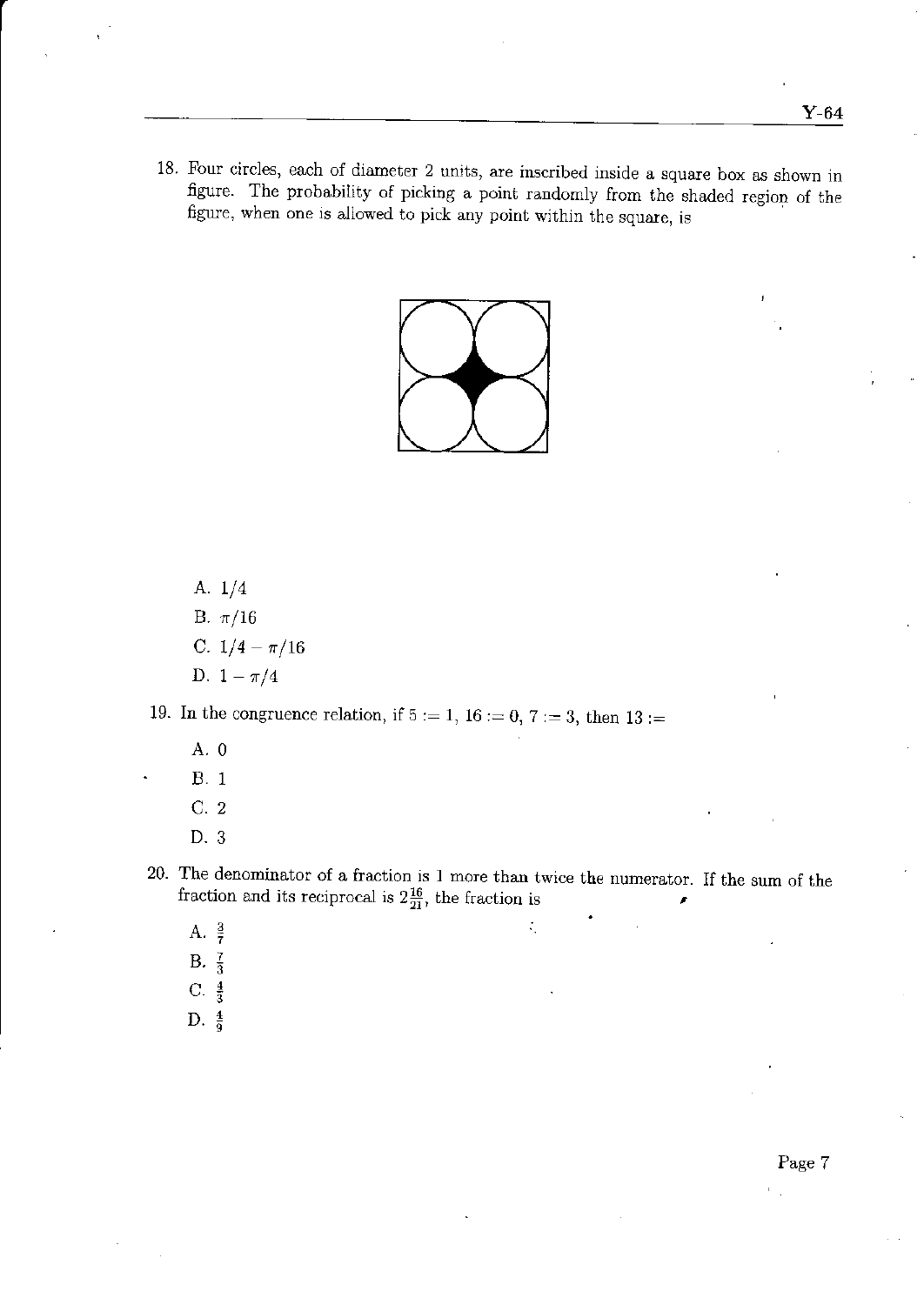#### Part-B

- 21. If  $z = (q + ip)/\sqrt{2}$ ,  $\overline{z} = (q ip)/\sqrt{2}$  where q, p are canonically conjugate position and momentum, then the Hamilton's equations of motion can be stated as
	- A.  $\frac{dz}{dt} + i\frac{\partial H}{\partial \overline{z}} = 0$ B.  $\frac{dz}{dt} - i \frac{\partial H}{\partial \overline{z}} = 0$ C.  $\frac{dz}{dt} + i\frac{\partial H}{\partial z} = 0$ D.  $\frac{dz}{dt} - i\frac{\partial H}{\partial x} = 0$
- 22. For the Lagrangian  $L = \alpha \sqrt{\dot{q_1}^2 + \dot{q_2}^2}$  where  $\alpha$  is a constant and  $q_1, q_2$  are generalised coordinates, the corresponding Hamiltonian is
	- A.  $H = \alpha (p_1^2 + p_2^2)$ B.  $H = \alpha \sqrt{p_1^2 + p_2^2}$ C.  $H = \alpha \sqrt{p_1^2 + p_2^2 + p_1 p_2}$ D.  $H=0$
- 23. The transformation  $(q, p) \rightarrow (Q, P)$  from one set of phase space variables to another set of phase space variables given by  $Q = \alpha \sqrt{q}e^t \cos p$ ,  $P = \beta \sqrt{2q}e^{-t} \sin p$  is a canonical transformation if and only if
	- A.  $\alpha\beta=1$
	- B.  $\alpha = \beta = \sqrt{2}$
	- C.  $\alpha\beta = \sqrt{2}$
	- D.  $\alpha\beta = -\sqrt{2}$
- 24. The electric field associated with an electromagnetic wave propagating in a conducting medium is  $\tilde{E}_0e^{K_Ix}e^{i(K_Rx-\omega t)}\hat{z}$ , where  $K_R$  and  $K_I$  are real and imaginary parts of the wavenumber respectively. The corresponding magnetic field is

A. 
$$
\vec{B} = -\frac{\vec{E}_0}{\omega} (K_R - iK_I) e^{K_I x} e^{i(K_R x - \omega t)} \hat{y}
$$
  
\nB. 
$$
\vec{B} = \omega \tilde{E}_0 (K_R + iK_I) e^{K_I x} e^{i(K_R x - \omega t)} \hat{y}
$$
  
\nC. 
$$
\vec{B} = \frac{\vec{E}_0}{\omega} (K_R + iK_I) e^{K_I x} e^{i(K_R x - \omega t)} \hat{y}
$$
  
\nD. 
$$
\vec{B} = -\tilde{E}_0 \omega (K_R - iK_I) e^{K_I x} e^{i(K_R x - \omega t)} \hat{y}
$$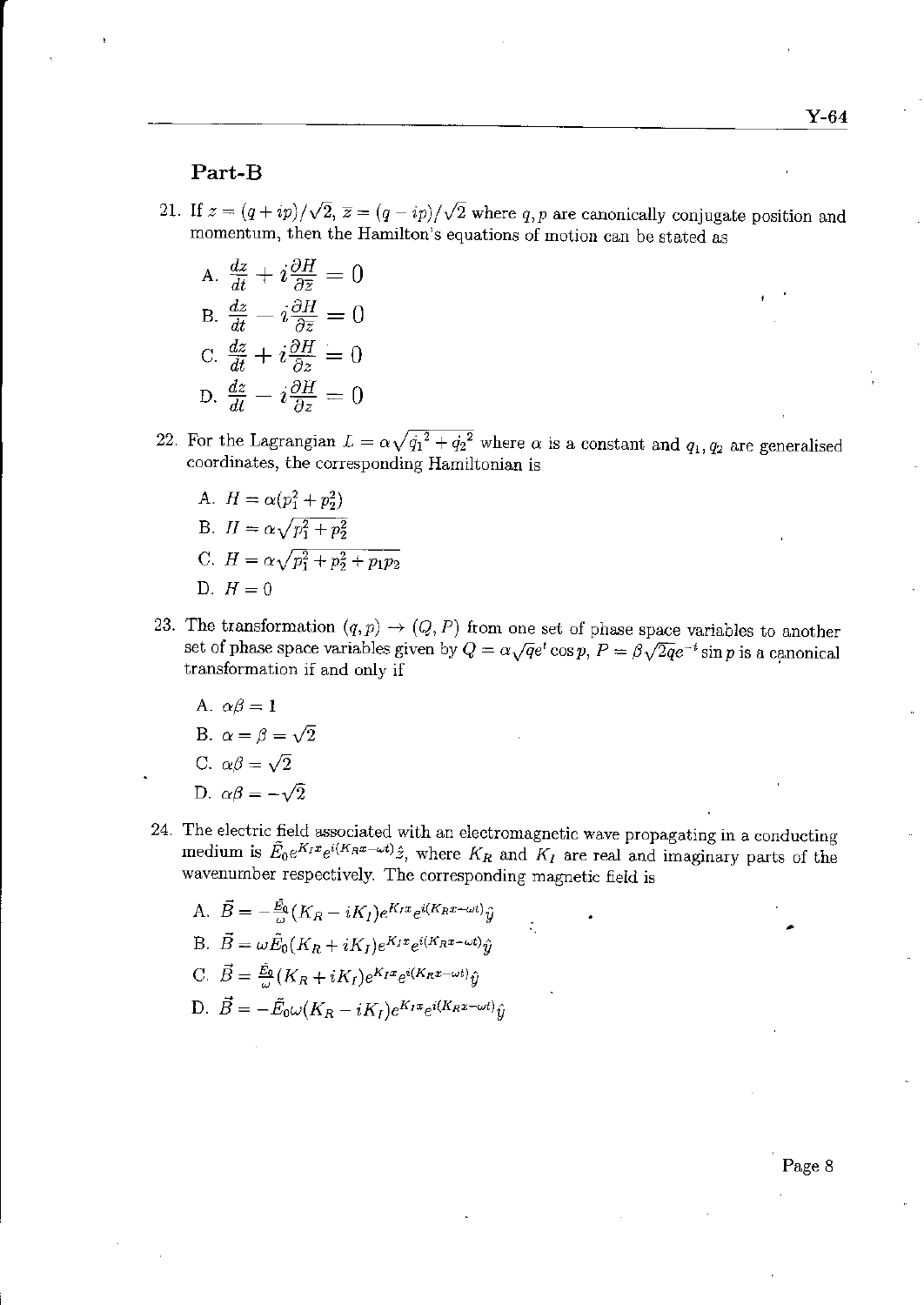25. Consider a coaxial cable made from two coaxial cylindical shells. The inner cylinder is of radius  $r_1$ , charge per unit length  $-\lambda$  and carries a current I along  $-z$  direction. The outer cylinder is of radius  $r_2$  (>  $r_1$ ), charge per unit length  $\lambda$  and carries a current I along  $+z$  direction. The rate at which energy flows through a cross section of the cable is

A. 
$$
\frac{\lambda I}{2\pi\epsilon_0} \ln\left(\frac{r_2}{r_1}\right)
$$
  
B. 
$$
\frac{\lambda I}{4\pi\epsilon_0} \left(\frac{r_2}{r_1}\right)
$$
  
C. 
$$
\frac{\lambda I}{2\pi\epsilon_0} \ln\left(\frac{r_1}{r_2}\right)
$$
  
D. 
$$
\frac{\lambda I}{4\pi\epsilon_0} \left(\frac{r_1}{r_2}\right)
$$

- 26. The current density in a region is given by  $J(x,y) = J_0[i\exp(-ax^2) + j\exp(-by^2)]$ . The rate of change of charge density at a point  $(1, 1, 0)$  in that region due to the current density is given by
	- A.  $2J_0\left[\frac{a}{e^a}+\frac{b}{e^b}\right]$ B.  $2J_0\left[\frac{a}{e^a}-\frac{b}{e^b}\right]$ C.  $\frac{J_0}{e}(a - b)$ D.  $\frac{J_0}{e}(a + b)$
- . 27. Let N be the average number of particles in a gas contained in a volume V with a pressure  $P$  at temperature  $T$ . The relative fluctuation in number density in grand canonicai ensemble, in ihe themodynanic limit. is nonzero and fihitely large, then the isothermal compressibility (defined as  $\kappa_T = -(1/v)(\partial v/\partial P)|_{T,V}$ , where v is molar volume), is proportional to
	- A.  $N^{-1}$
	- B.  $N^0$  and  $N^0$  is the set of the set of the set of the set of the set of the set of the set of the set of the set of the set of the set of the set of the set of the set of the set of the set of the set of the set of t
	- $C. N<sup>1</sup>$
	- D.  $N^2$

Page 9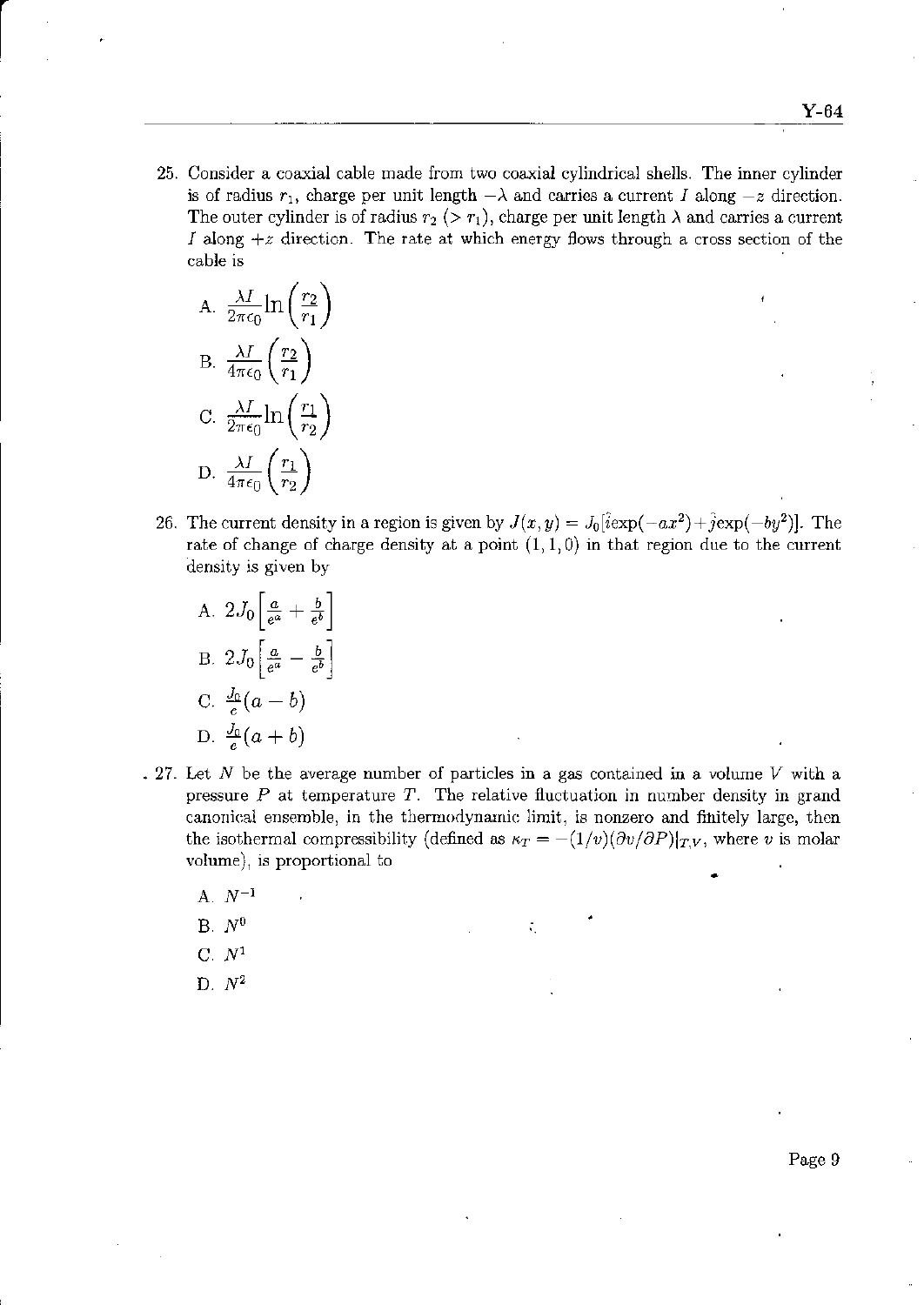- 28. Consider a three level system which has a ground state energy  $-\Delta$ , and the two excited states with same energy  $\Delta$ . If this system is in equilibrium with a reservoir at temperature  $\Delta/k_B$ , the probability of finding the system in ground state is
	- A. 1/3
	- $B. 1/2$
	- C.  $e^2/(2 + e^2)$
	- D.  $e^2/(1+e^2)$
- 29. The Hamiltonian for a particle is  $H = \hbar \omega (a^{\dagger} a + a^{\dagger} a^{\dagger} a a)$ , where a,  $a^{\dagger}$  satisfy  $[a, a^{\dagger}] = 1$ . The energy eigenvalue  $E_n$  are (with  $n = 0, 1, ...$ ):
	- A.  $\hbar\omega(n+n^2)$
	- B.  $\hbar\omega(n n^2)$
	- C.  $\hbar\omega(-n+n^2)$
	- D.  $\hbar \omega n^2$
- 30. Consider a wavefunction  $\psi(x,t = 0) = [u_1(x) + \alpha u_2(x)]/\sqrt{2}$ , where  $\alpha$  is a constant and  $u_1$ ,  $u_2$  are nondegenerate orthonormal eigenfunctions of a Hamiltonian. The expectation value  $\langle x \rangle$  for this state is X at time  $t = 0$ , with the property that  $\int dx u_1^*(x) x u_2(x) \neq 0$ . If we desire  $\langle x \rangle$  to remain equal to X at any other time t, then  $\alpha$  should be equal to

A. <sup>1</sup>

B.0

- C. for all choice
- . D. for no choice it is possible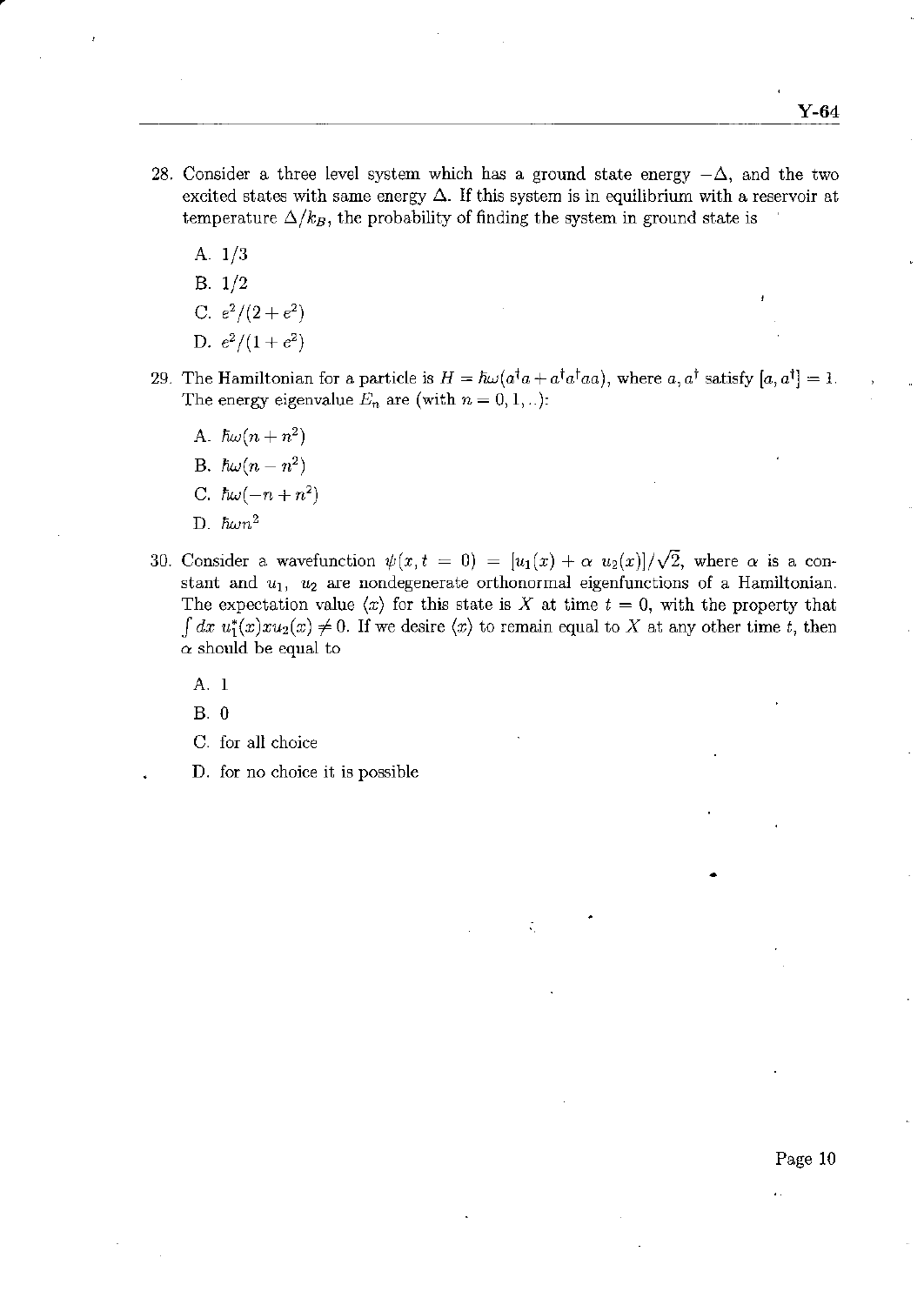31. The ground state eigenfunction for a particle in a potential is as shown in the figure which has a derivative discontinuity at  $x_0$ . The potential must then have:



- A. finite discontinuity at  $x_0$
- B. finite discontinuity anywhere along  $x$
- C. infinite discontinuity at  $x_0$
- D. infinite discontinuity anywhere along  $x$
- 32. The matrix representation of a linear operator  $T$  on  $\mathbb{R}^3$  has the property

$$
T\begin{bmatrix} 1 \\ 1 \\ 0 \end{bmatrix} = \begin{bmatrix} 2 \\ 5 \\ 3 \end{bmatrix}, T\begin{bmatrix} 1 \\ 0 \\ 1 \end{bmatrix} = \begin{bmatrix} 5 \\ 2 \\ 3 \end{bmatrix} \text{ and } T\begin{bmatrix} 0 \\ 1 \\ 1 \end{bmatrix} = \begin{bmatrix} 3 \\ -3 \\ 0 \end{bmatrix}.
$$
  
Then,  $T\begin{bmatrix} 1 \\ 1 \\ 1 \end{bmatrix}$  is

¢,



'Page 11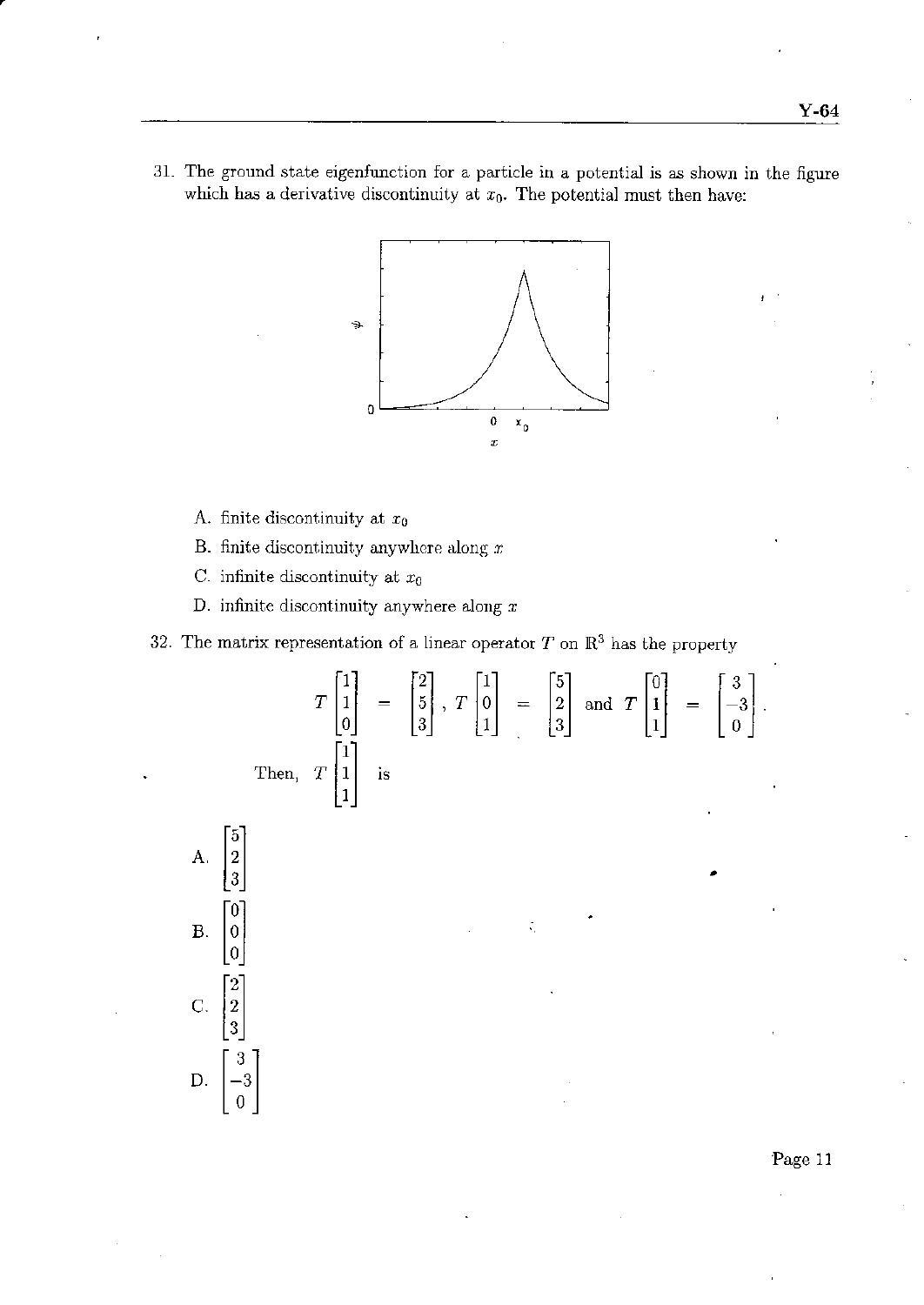33. The value of the integral

$$
I = \oint_C \frac{3z^2 + 2}{(z - 4)(z^2 + 9)} dz,
$$

where C is a circle given by  $|z + 1| = 4$  and taken in the anticlockwise direction, is

- A. 2ri
- B.  $-2\pi i$
- C.6ri
- D.0

34. Which one of the following is the real part of an analytic function?

- A.  $x^2-y^2-5x+y+2$ B.  $x^2 + y^2 - x + y + 2$ C.  $-x^2-y^2+5x-y+2$ D.  $x^2 + y^2 - 5x + 5y + 2$
- 35. The output  $(Y)$  of the circuit given below is



÷,

A. AC

- B. BC
- C, AB
- D.  $A\overline{C}$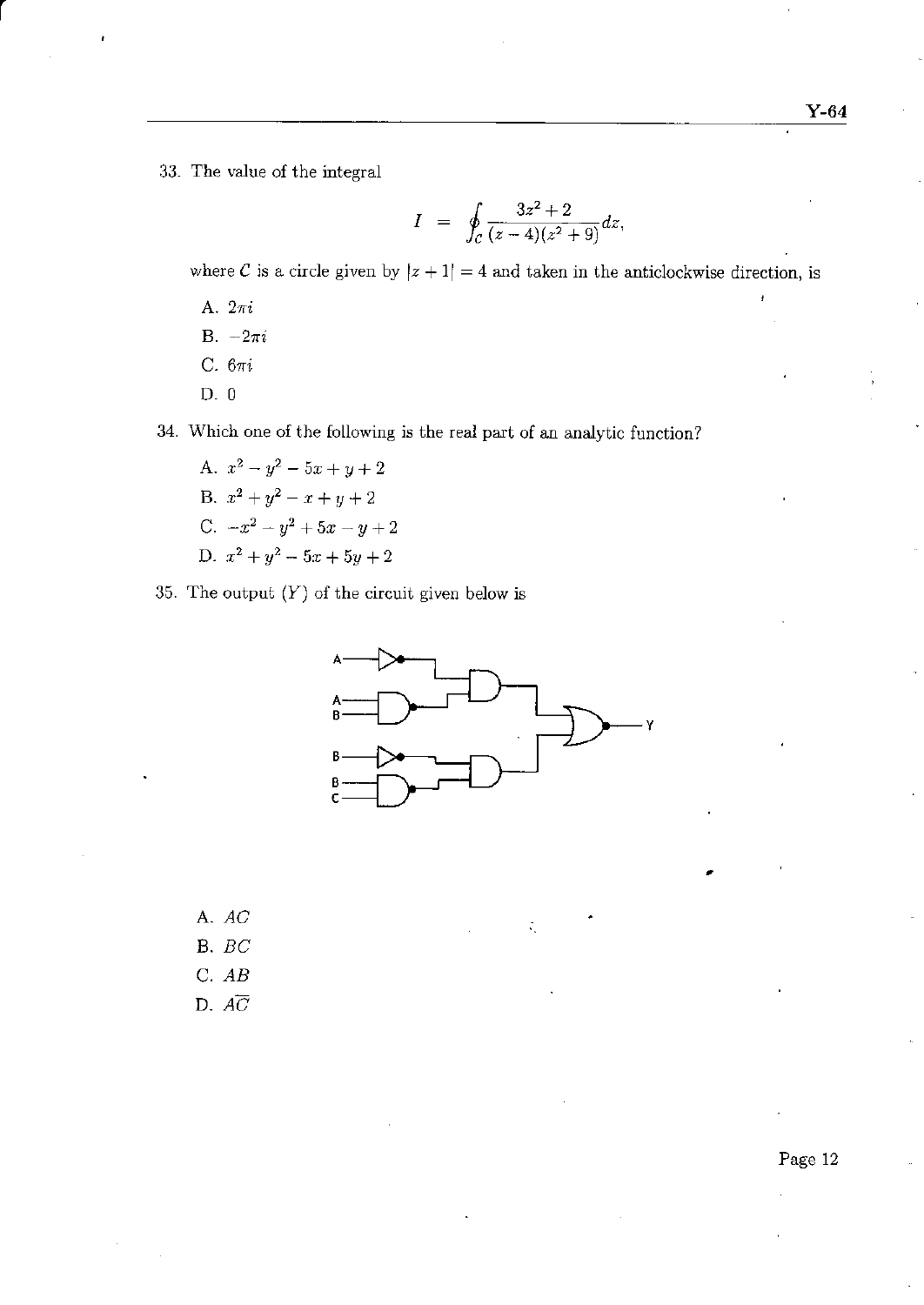36. In the circuit shown below the base current is



A.  $10\mu A$ 

é

- B.  $9.3\mu A$
- C.  $3.3\mu A$
- D.  $0.7\mu A$
- 37. The measured values of quantities x, y and z respectively are 1, 2 and 3. If the measured errors are respectively  $0.01$ ,  $0.02$  and  $0.01$ , the fractional error in the function  $2x^2y + 5z/y$  is approximately
	- A,. 2%
	- B. 4%
	- c. 1%
	- D. 3%
- 38. Consider the process  $\gamma + p \to p + \pi^0$  with the proton initially at rest. The threshold energy of the photon  $E_{\gamma}$  for this process to occur, in terms of the particle rest masses, is

÷,

A. 
$$
\left(\frac{m_p^2 - m_\pi^2}{2m_p}\right)c^2
$$
  
\nB. 
$$
\left(\frac{m_p^2 + m_\pi^2}{2m_p}\right)c^2
$$
  
\nC. 
$$
\left(\frac{m_\pi^2 + 2m_p m_\pi}{2m_p}\right)c^2
$$
  
\nD. 
$$
\left(\frac{m_p^2 + 2m_p m_\pi}{2m_\pi}\right)c^2
$$

Page 13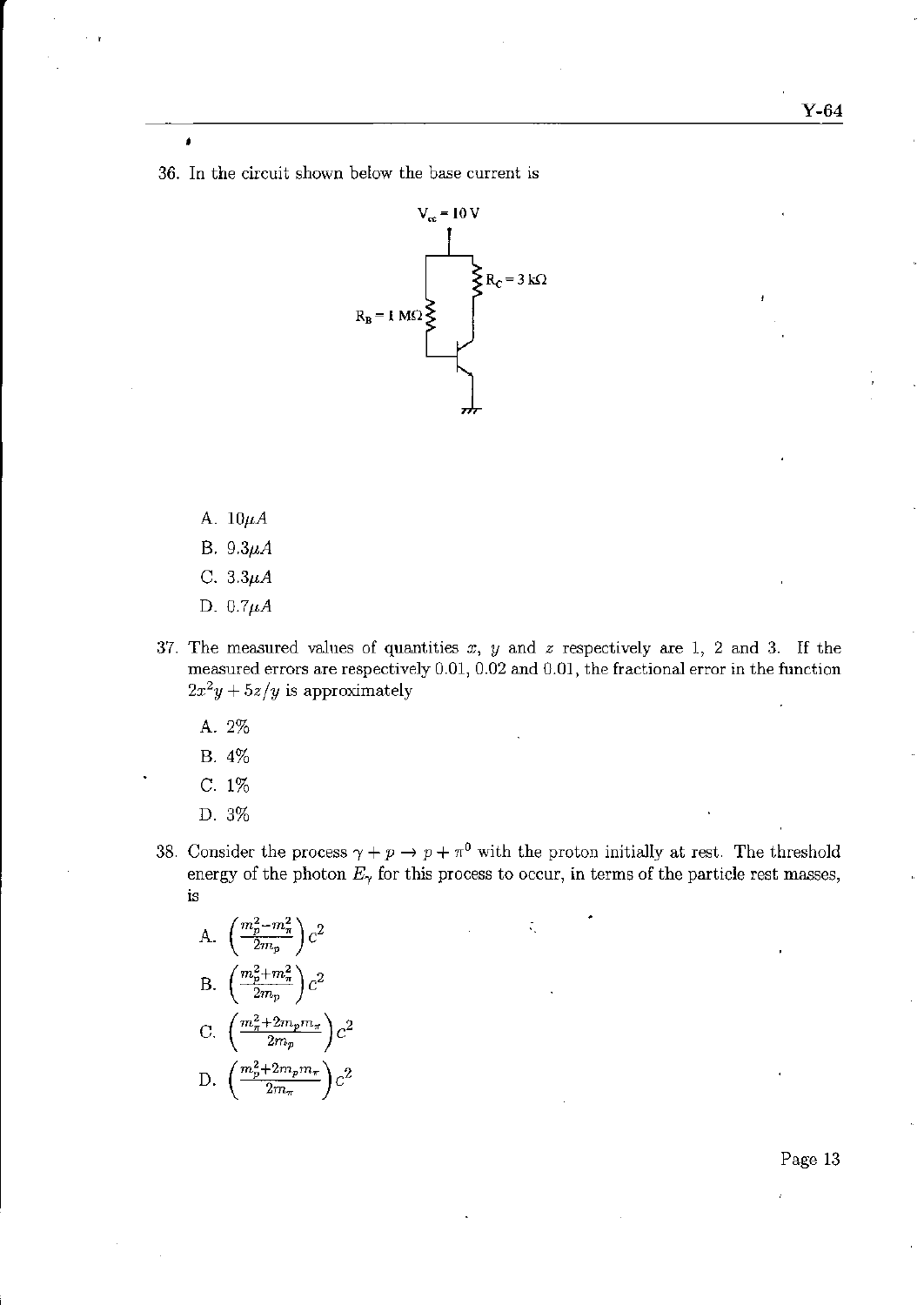- 
- 39. The  $2P \rightarrow 1S$  transition in the hydrogen atom corresponds to an angular frequency  $\omega = 1.5 \times 10^{16} Hz$ . If the lifetime of the 2P state for spontaneous emission is  $1.6 \times 10^{-9} s$ , assuming refractive index  $n = 1$ , the Einstein  $A_{21}$  coefficient is
	- A.  $6.25 \times 10^8/s$
	- B.  $2.40 \times 10^7/s$
	- C.  $0.94 \times 10^{25}/s$
	- D.  $1.01 \times 10^{-25}/s$
- 40. Consider the phonon spectra of a two-dimensional lattice with three atoms per unit cell. The number of acoustic and optical phonon branches respectively are
	- A. 2 and 3
	- B. 2 and 4
	- C. 4 and 2
	- D. 3 and 2